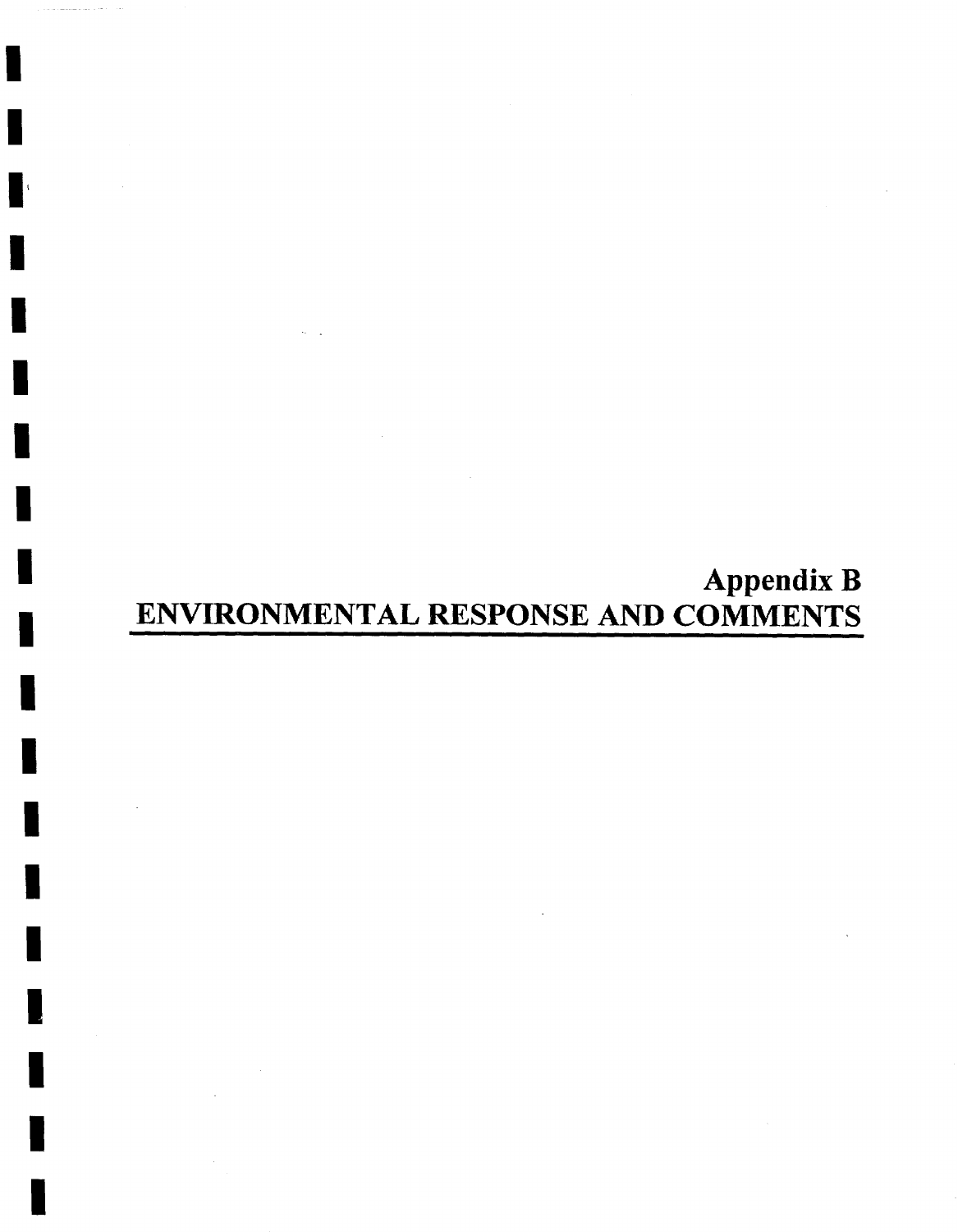

*I Jane Dee* **Hull**  *Governor* 

**STATE PARK5 I DOARI::) MEMDERS** 

**Chairman Ruth U. Patterson**<br>*<u>9t. Johns</u>* 

> *Members*  **Sheri d.** *Graham* **i ~edona**

*Vernon* **Roudebush 5afford** 

**I Walter P. Armer, Jr. Denson** 

> **M. Jean Hassell**  I **Phoenix**

Joseph H. Holmwood **Mesa** 

> **J. Dennis Wells** State Land *Commissioner !*

**Kenneth E.** *Travous Executive Director* 

*I Charles* **R. Eatherly**  Deputy *Director* 

1300 West Washington Phoenix, Arizona 85007

**I** T el & TTY *602-542-4174*  1-800-285-3703 **from** (520) area code http://www.pr.state.az.us

> *I General* Fax: 602-542-4180

Director's Office Fax: *602-542-4188*  "Managing and conserving natural, cultural, and recreational resources"



Robert Larkin Stantech Consulting, Inc. 7776 Point Parkway W., Ste 290 Phoenix, AZ 85044

**Re:** St. Johns Industrial Air Park Airport Master Plan

Dear Mr. Larkin:

June 26, 1998

Thank you for submitting documentation on the above referenced project. I have reviewed the material pursuant to 36 CFR Part 800 and have the following comments:

1. The documentation lists several potential major alterations to the airport facility. Unfortunately, you did not provide us with any information with which to determine whether there are any historic or archaeological properties that might be eligible **for** the National Register of Historic Places at this facility. Without this information I cannot comment further on potential impacts on historic or prehistoric properties.

2. Please note that under Section 106 of the National Historic Preservation Act it is the responsibility of the federal agency involved, or their agent, to determine what cultural resources are in the area of potential effect of the proposed project and to evaluate the potential effects. This office then provides comments based on the information provided. I look forward to seeing additional information on this undertaking.

If you have any questions or requests, please call me at (602) 542-7159.

Sincerely,

William S. Calling

William S. Collins Historian State Historic Preservation Office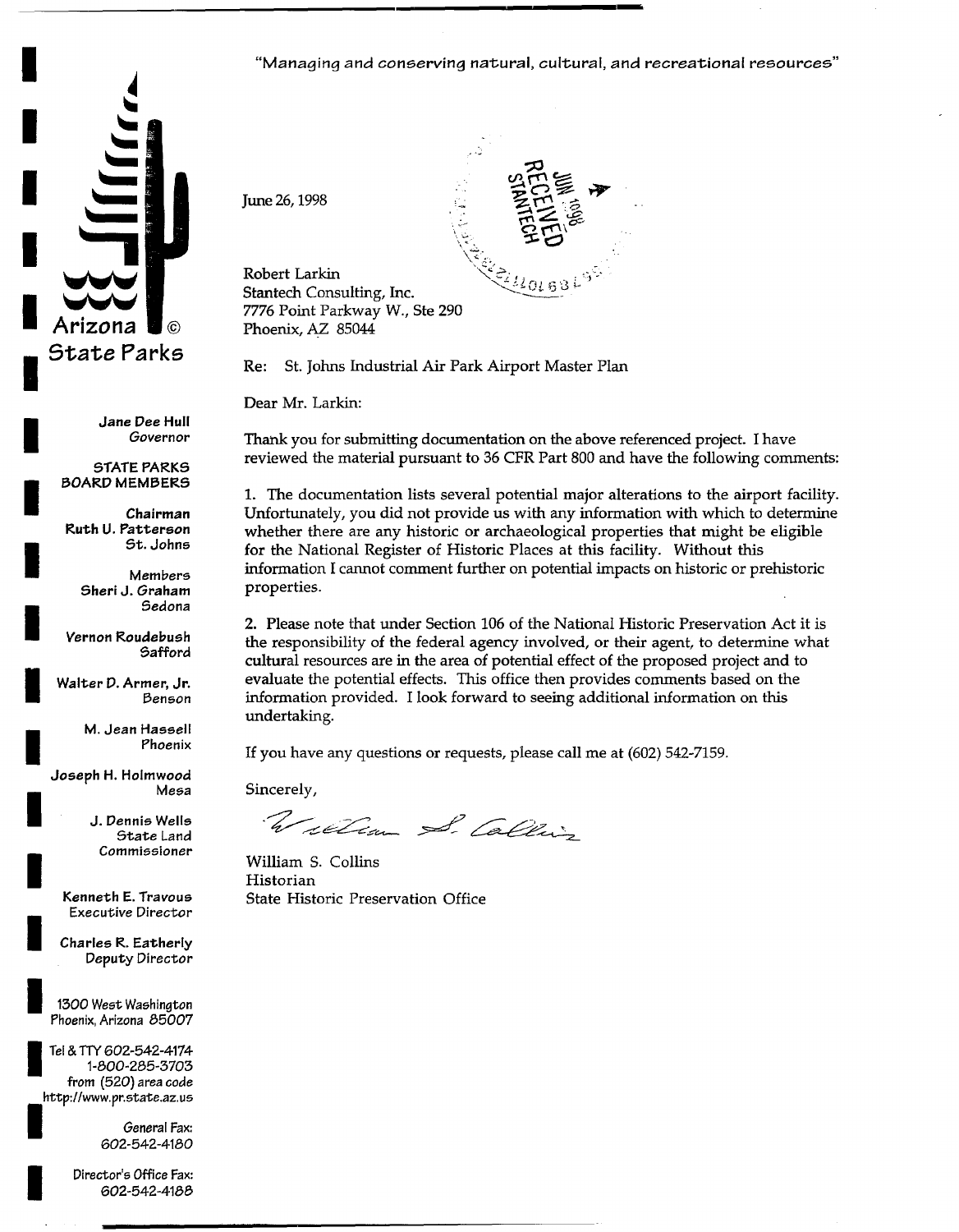

**I** 

**I** 

**I** 

**I** 

**I** 

**I** 

**I** 

**I** 

**I** 

**I** 

**I** 

**I** 

**I** 

**I** 

**I** 

**I** 

AESO/SE 2-21-98-I-322 CCN 980929

United States Department of the Interior Fish and Wildlife Service Arizona Ecological Services Field Office 2321 W. Royal Palm Road, Suite 103 Phoenix, Arizona 85021-4951 In Reply Refer To: (602) 640-2720 Fax (602) 640-2730



June 26, 1998

Mr. Robert Larkin, Manager Environmental Planning and Archaeology Stantech Consulting Inc. 7776 Pointe Parkway West, Suite 290 Phoenix, Arizona 85044

RE: St. Johns Industrial Air Park, Airport Master Plan

Dear Mr. Larkin:

This letter responds to your June 19, 1998, request for an inventory of threatened or endangered species, or those that are proposed to be listed as such under the Endangered Species Act of 1973, as amended (Act), which may potentially occur in your project area (Apache County). The enclosed list may include candidate species as well. We hope the enclosed county list of species will be helpful. In future communications regarding this project, please refer to consultation number 2-21-98-I-322.

The enclosed list of the endangered, threatened, proposed, and candidate species includes all those potentially occurring anywhere in the county, or counties, where your project occurs. Please note that your project area may not necessarily include all or any of these species. The information provided includes general descriptions, habitat requirements, and other information for each species on the list. Also on the enclosed list is the Code of Federal Regulations (CFR) citation for each listed or proposed species. Additional information can be found in the CFR and is available at most public libraries. This information should assist you in determining which species may or may not occur within your project area. Site-specific surveys could also be helpful and may be needed to verify the presence or absence of a species or its habitat as required for the evaluation of proposed project-related impacts.

Endangered and threatened species are protected by Federal law and must be considered prior to project development. If the action agency determines that listed species or critical habitat may be adversely affected by a federally funded, permitted, or authorized activity, the action agency must request formal consultation with the Service. If the action agency determines that the planned action may jeopardize a proposed species or destroy or adversely modify proposed critical habitat, the action agency must enter into a section 7 conference with the Service. Candidate species are those which are being considered for addition to the list of threatened or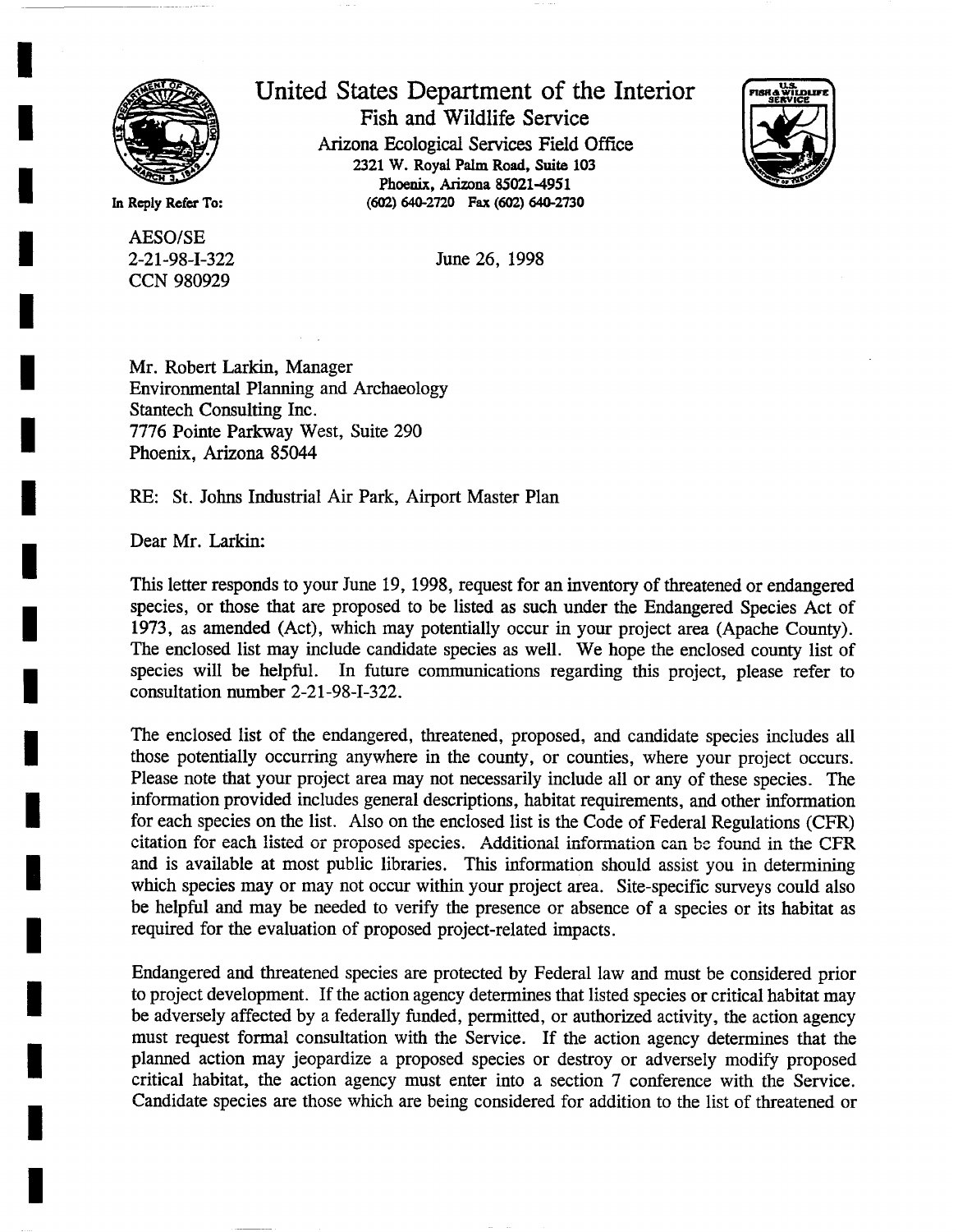endangered species. Candidate species are those for which there is sufficient information to support a proposal for listing. Although candidate species have no legal protection under the Act, we recommend that they be considered in the planning process in the event that they become listed or proposed for listing prior to project completion.

If any proposed action occurs in or near areas with trees and shrubs growing along watercourses, known as riparian habitat, the Service recommends the protection of these areas. Riparian areas are critical to biological community diversity and provide linear corridors important to migratory species. In addition, if the project will result in the deposition of dredged or fill materials into waterways or excavation in waterways, we recommend you contact the Army Corps of Engineers which regulates these activities under Section 404 of the Clean Water Act.

The State of Arizona protects some plant and animal species not protected by Federal law. We recommend you contact the Arizona Game and Fish Department and the Arizona Department of Agriculture for State-listed or sensitive species in your project area.

The Service appreciates your efforts to identify and avoid impacts to listed and sensitive species in your project area. If we may be of further assistance, please contact our office.

Sincerely,

Tom Gatz Acting Field Supervisor

Enclosure

**I** 

**I** 

**I** 

**I** 

**I** 

**I** 

**I** 

**I** 

**I** 

**I** 

**I** 

**I** 

**I** 

**I** 

**I** 

**I** 

**I** 

**I** 

**I** 

cc: Director, Arizona Game and Fish Department, Phoenix, AZ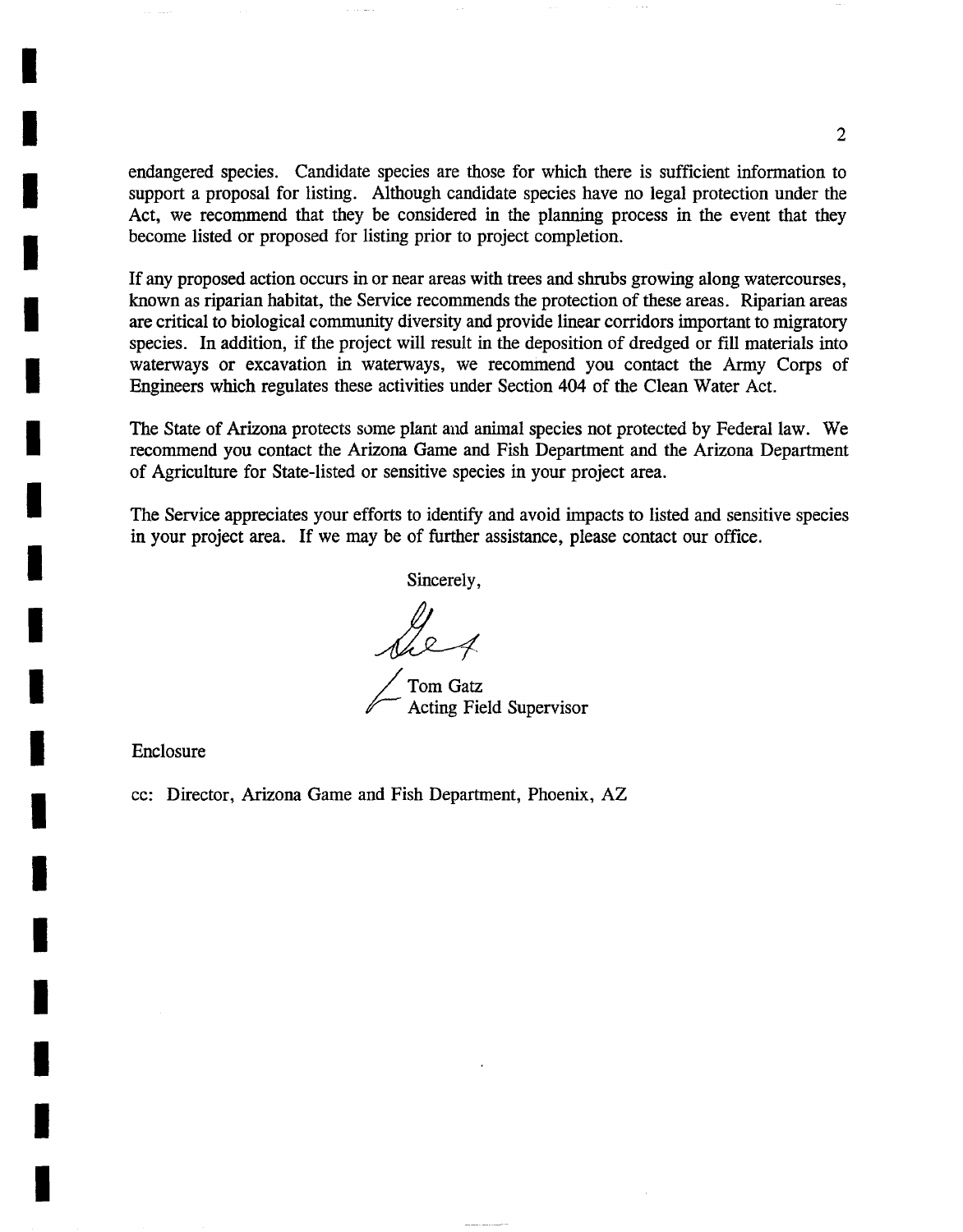**APACHE** 

**4/9/98** 

## **LISTED TOTAL= 11**

**NAME: NAVAJO SEDGE** *CAREX SPECUICOLA* 

**STATUS: THREATENED** CRITICALHAB Yes RECOVERY PLAN: Yes CFR: 50CFR 19373, 5-8-85 DESCRIPTION: PERENNIAL FORB WITH TRIANGULAR STEMS, ELONGATED RHIZOMES. FLOWER: WHITE JUNE AND JULY

> ELEVATION **RANGE:** 5700-6000 FT.

COUNTIES: COCONINO, NAVAJO, APACHE

HABITAT: SILTY SOILS AT SHADY SEEPS AND SPRINGS

DESIGNATED CRITICAL HABITAT IS ON THE NAVAJO NATION NEAR INSCRIPTION HOUSE RUINS. FOUND AT SEEP SPRINGS ON VERTICAL CLIFFS OF PINK-RED NAVAJO SANDSTONE.

### NAME: BLACK-FOOTED FERRET *MUSTELA N/GRIPES*

STATUS: ENDANGERED CRITICAL HAB No RECOVERY PLAN: Yes CFR: 32 FR 4001, 03-11-67 **DESCRIPTION:** WEASEL-LIKE, YELLOW BUFF COLORATION WITH BLACK FEET, TAIL TIP, **AND EYE** MASK. IT HAS A BLUNT LIGHT COLORED NOSE AND IS 15-18 **INCHES** LONG AND TAIL LENGTH IS 5-6 INCHES.

ELEVATION RANGE: <10,500 FT.

COUNTIES: COCONINO, APACHE, NAVAJO

HABITAT: GRASSLAND PLAINS GENERALLY FOUND IN ASSOCIATION WITH PRAIRIE DOGS

UNSURVEYED PRARIE DOG TOWNS MAY BE OCCUPIED BY FERRETS OR MAY BE APPROPRIATE FOR FUTURE REINTRODUCTION EFFORTS. THE SERVICE DEVELOPED GUIDELINES FOR SURVEYING PRAIRIE DOG TOWNS WHICH ARE AVAILABLE UPON REQUEST. NO POPULATIONS OF THIS SPECIES CURRENTLY KNOWN TO EXIST IN ARIZONA.

NAME: MEXICAN GRAY WOLF *CANIS LUPUS BAILEY/* 

STATUS: ENDANGERED CRITICAL HAB No RECOVERY PLAN: Yes CFR: 32 FR 4001, 03-11-67; 43<br>DESCRIPTION: LARGE DOG-LIKE CARNIVORE WITH VARYING COLOR BUT USUALLY A FR 1912, 03-09-78 DESCRIPTION: LARGE DOG-LIKE CARNIVORE WITH VARYING COLOR, BUT USUALLY A SHADE OF GRAY. DISTINCT WHITE LIP LINE AROUND MOUTH. WEIGH 60-<br>90 POUNDS. **ELEVATION** 

RANGE: 4,000-12,00 FT.

COUNTIES: APACHE, COCHISE, GREENLEE, PIMA, SANTA CRUZ

HABITAT: CHAPPARAL, WOODLAND, AND FORESTED AREAS. MAY CROSS DESERT AREAS.

HISTORIC RANGE IS CONSIDERED TO BE LARGER THAN THE COUNTIES LISTED ABOVE. UNCONFIRMED REPORTS OF INDIVIDUALS IN THE SOUTHERN PART OF THE STATE (COCHISE, PIMA, SANTA CRUZ) CONTINUE TO BE RECEIVED. INDIVIDUALS MAY STILL PERSIST IN MEXICO. EXPERIMENTAL NONESSENTIAL POPULATION INTRODUCED IN THE BLUE PRIMITIVE AREA OF GREENLEE AND APACHE COUNTIES.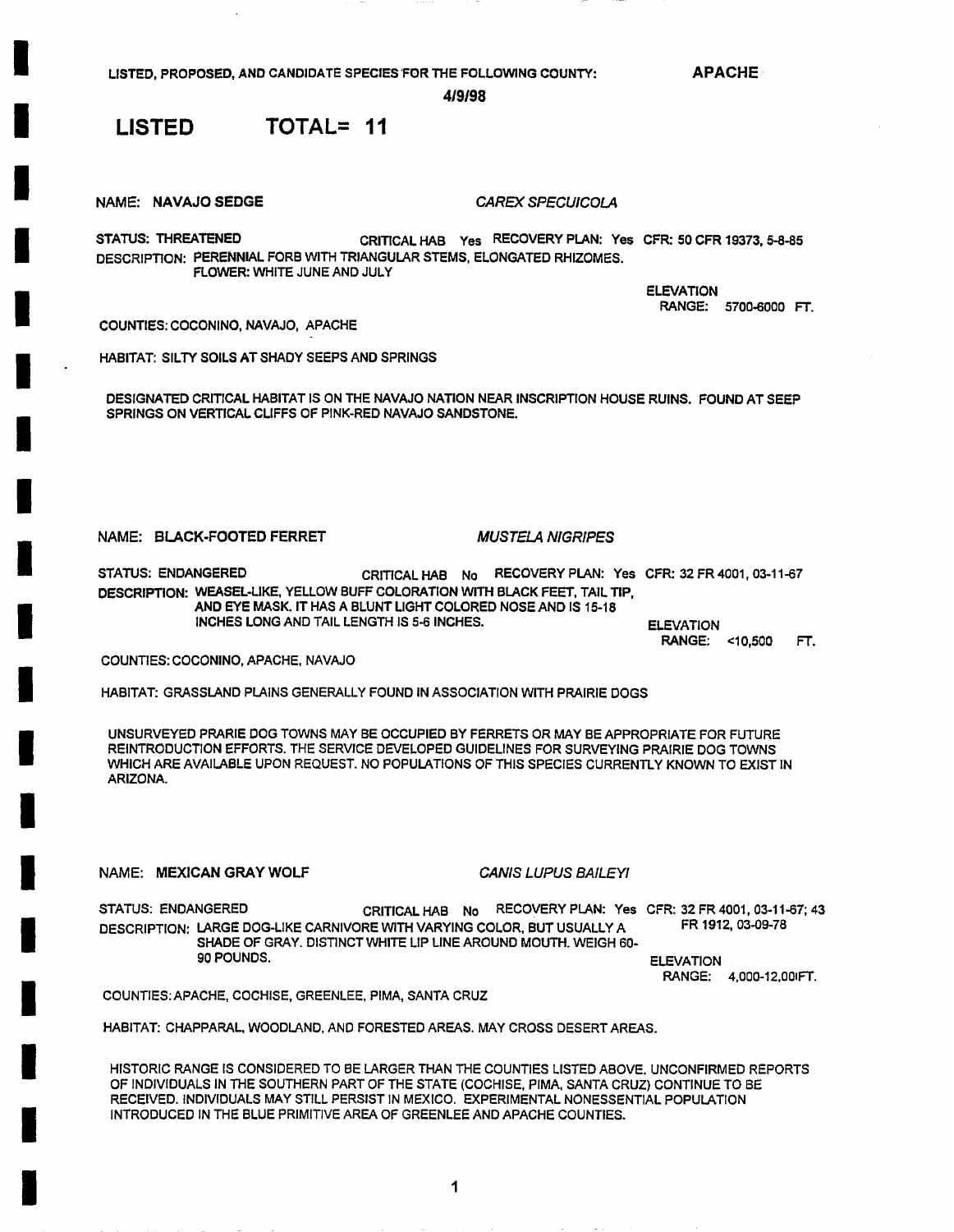**APACHE** 

419/98

#### NAME: APACHE(ARIZONA)TROUT *ONCORHYNCHUSAPACHE*

STATUS: THREATENED CRITICAL HAB No RECOVERY PLAN: Yes CFR: 40 FR 29864, 07-19-1975 DESCRIPTION: THIS YELLOWISH OR YELLOW-OLIVE CUTTHROAT-LIKE TROUT HAS LARGE DARK SPOTS ON BODY. ITS DORSAL, ANAL, AND CAUDAL FINS EDGED WITH WHITE. IT HAS NO RED LATERAL BAND. ELEVATION

RANGE: >5000 FT.

COUNTIES:APACHE, GREENLEE, GILA, GRAHAM, NAVAJO

HABITAT: PRESENTLY RESTRICTED TO COLD MOUNTAIN STREAMS WITH MANY LOW GRADIENT MEADOW REACHES

OCCUPIES STREAM HABITATS WITH SUBSTRATES OF BOULDERS, ROCKS, AND GRAVEL WITH SOME SAND OR SILT THROUGH MIXED CONIFER AND SPRUCE-FIR FORESTS, AND MONTANE MEADOWS AND GRASSLANDS IN THE WHITE MOUNTAINS. ALSO MANAGED AS A SPORT FISH UNDER SPECIAL REGULATIONS.

NAME: LITTLE COLORADO SPINEDACE *LEPIDOMEDA VITTA TA* 

se la

STATUS: THREATENED DESCRIPTION: SMALL (<4 INCHES LONG) SILVERY MINNOW WHICH IS DARKER ON THE BACK THAN THE BELLY CRITICAL HAB Yes RECOVERY PLAN: Yes CFR: 52 FR 35054

> ELEVATION RANGE: 4000-8000 FT.

COUNTIES:COCONINO, APACHE, NAVAJO

HABITAT: MODERATE TO SMALL STREAMS IN POOLS AND RIFFLES WITH WATER FLOWING OVER GRAVEL AND SILT

CRITICAL HABITAT INCLUDES EIGHTEEN MILES OF EAST CLEAR CREEK, EIGHT MILES OF CHEVELON CREEK, AND FIVE MILES OF NUTRIOSO CREEK

NAME: LOACH MINNOW *TIAROGA COBITIS* 

STATUS: THREATENED CRITICAL HAB No RECOVERY PLAN: Yes CFR: 51 FR 39468, 10-28-1986; DESCRIPTION: SMALL (<3 INCHES LONG) SLENDER, ELONGATED FISH, OLIVE COLORED WITH DIRTY WHITE SPOTS AT THE BASE OF THE DORSAL AND CAUDAL FINS. BREEDING MALES VIVID RED ON MOUTH AND BASE OF FINS ELEVATION 59 FR 10898, 03-08-1994

RANGE: <7000 FT.

COUNTIES: PINAL, GRAHAM, GREENLEE, GILA, APACHE, NAVAJO, (AZ); GRANT, CATRON, (NM)

HABITAT: BENTHIC SPECIES OF SMALL TO LARGE PERENNIAL STREAMS WITH SWIFT SHALLOW WATER OVER COBBLE& GRAVEL

PRESENTLY FOUND IN ARAVAIPA CREEK, BLUE RIVER, CAMPBELL BLUE CREEK, SAN FRANCISCO RIVER, DRY BLUE CREEK, TULAROSA RIVER, EAST-WEST-AND MIDDLE FORKS OF THE GILA RIVER, AND THE MAINSTEM UPPER GILA RIVER. CRTITICAL HABITAT WAS REMOVED IN MARCH 1998.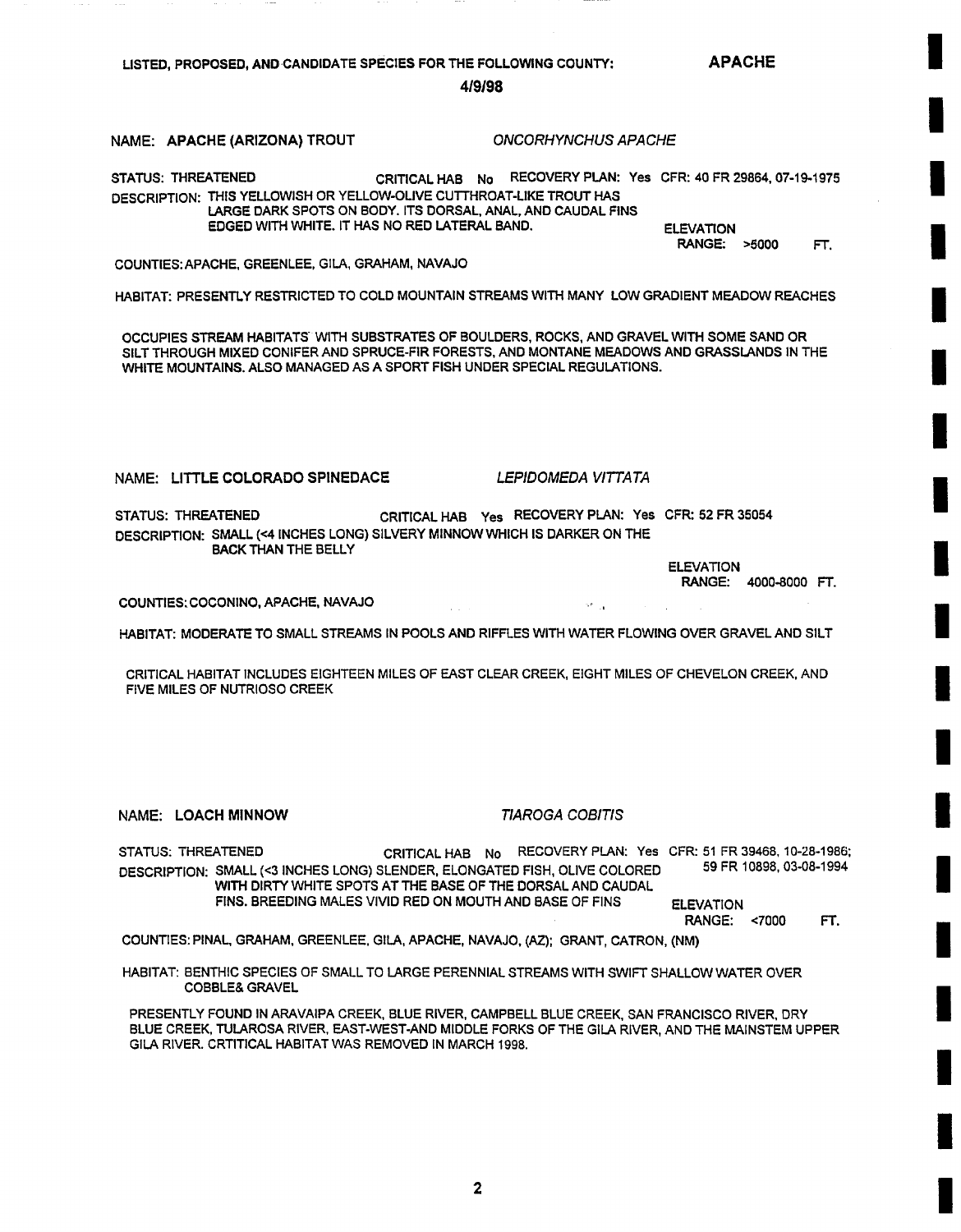**APACHE** 

**4•9•98** 

### **NAME: AMERICAN PEREGRINE FALCON** *FALCO PEREGRINUS ANA TUM*

**I** 

**I** 

**I** 

**I** 

**I** 

**I** 

**I** 

**I** 

**I** 

**i** 

**I** 

**I** 

**I** 

**I** 

**I** 

**I** 

**I** 

**I** 

**I** 

STATUS: ENDANGERED CRITICAL HAB No RECOVERY PLAN: Yes CFR: 35 FR 16047, 10-13-70; **35**  DESCRIPTION: A RECLUSIVE, CROW-SIZED FALCON SLATY BLUE ABOVE WHITISH FR 8495, 06-02-70 BELOWWITH FINE DARK BARRING. THE HEAD IS BLACK AND APPEARS

TO BE MASKED OR HELMETED. WINGS LONG AND POINTED. LOUD ELEVATION **WAILING** CALLS ARE GIVEN DURING BREEDING PERIOD. RANGE: 3500-9000 FT.

COUNTIES: MOHAVE COCONINO NAVAJO APACHE SANTA CRUZ MARICOPA COCHISE YAVAPAI GILA PINAL PIMA GREENLEE GRAHAM

HABITAT: CLIFFS AND STEEP TERRAIN USUALLY NEAR WATER OR WOODLANDS WITH ABUNDANT PREY

THIS IS A WIDE-RANGING MIGRATORY BIRD THAT USES A VARIETY OF HABITATS. BREEDING BIRDS ARE YEAR-ROUND RESIDENTS. OTHER BIRDS WINTER AND MIGRATE THROUGH ARIZONA. SPECIES IS ENDANGERED FROM REPRODUCTIVE FAILURE FROM PESTICIDES.

#### **NAME: BALD EAGLE** *HALIAEETUS LEUCOCEPHALUS*

STATUS: THREATENED CRITICAL HAB No RECOVERY PLAN: Yes CFR: 60 FR 35999, 07-12-95 DESCRIPTION: LARGE, ADULTS HAVE WHITE HEAD AND TAIL HEIGHT 28 - 38"; WINGSPAN 66 - 96". 1-4 YRS DARK WITH VARYING DEGREES OF

MOTTLED BROWN PLUMAGE. FEET BARE OF FEATHERS. ELEVATION

RANGE: VARIES FT.

COUNTIES: YUMA, LA PAZ, MOHAVE, YAVAPAI, MARICOPA, PINAL, COCONINO, NAVAJO, APACHE, SANTA CRUZ, PIMA, GILA, GRAHAM

HABITAT: LARGE TREES OR CLIFFS NEAR WATER (RESERVOIRS, RIVERS AND STREAMS) WITH ABUNDANT PREY

SOME BIRDS ARE NESTING RESIDENTS WHILE A LARGER NUMBER WINTERS ALONG RIVERS AND RESERVOIRS. AN ESTIMATED 200 TO 300 BIRDS WINTER IN ARIZONA. ONCE ENDANGERED (32 FR 4001, 03-11-1967; 43 FR 6233, 02- 14-78) BECAUSE OF REPRODUCTIVE FAILURES FROM PESTICIDE POISONING AND LOSS OF HABITAT, THIS SPECIES WAS DOWN LISTED TO THREATENED ON AUGUST 11, 1995. ILLEGAL SHOOTING, DISTURBANCE, LOSS OF HABITAT CONTINUES TO BE A PROBLEM.

NAME: CALIFORNIA CONDOR *G YMNOPS CALIFORNIANUS* 

STATUS: EXPERIMENTAL/NONESSENTIAL CRITICAL HAB No RECOVERY PLAN: Yes CFR: 32 FR 4001; 03-11-67 DESCRIPTION: VERY LARGE VULTURE (47 IN., WINGSPAN TO 9 1/2 FT, WEIGHT TO 22 LBS); ADULT PLUMAGE BLACKISH, IMMATURE MORE BROWNISH; ADULT

WING LININGS WHITE, IMMATURE MOTTLED; HEAD & UPPER PARTS OF ELEVATION NECK BARE; YELLOW-ORANGE IN ADULTS, GRAYISH IN IMMATURE.

RANGE: VARIES FT.

COUNTIES: MOHAVE, COCONINO, NAVAJO, APACHE

HABITAT: HIGH DESERT CANYONLANDS AND PLATEAUS

LAST WILD CONDOR REPORTED IN ARIZONA IN 1924. RECOVERY PROGRAM HAS REINTRODUCED CONDORS TO NORTHERN ARIZONA, WITH THE FIRST RELEASE (6 BIRDS) IN DECEMBER 1996. RELEASE SITE LOCATED AT THE VERMILLION CLIFFS (COCONINO CO.), WITH AN EXPERIMENTAL/NONESSENTIAL AREA DESIGNATED FOR MOST OF NORTHERN ARIZONA AND SOUTHERN UTAH.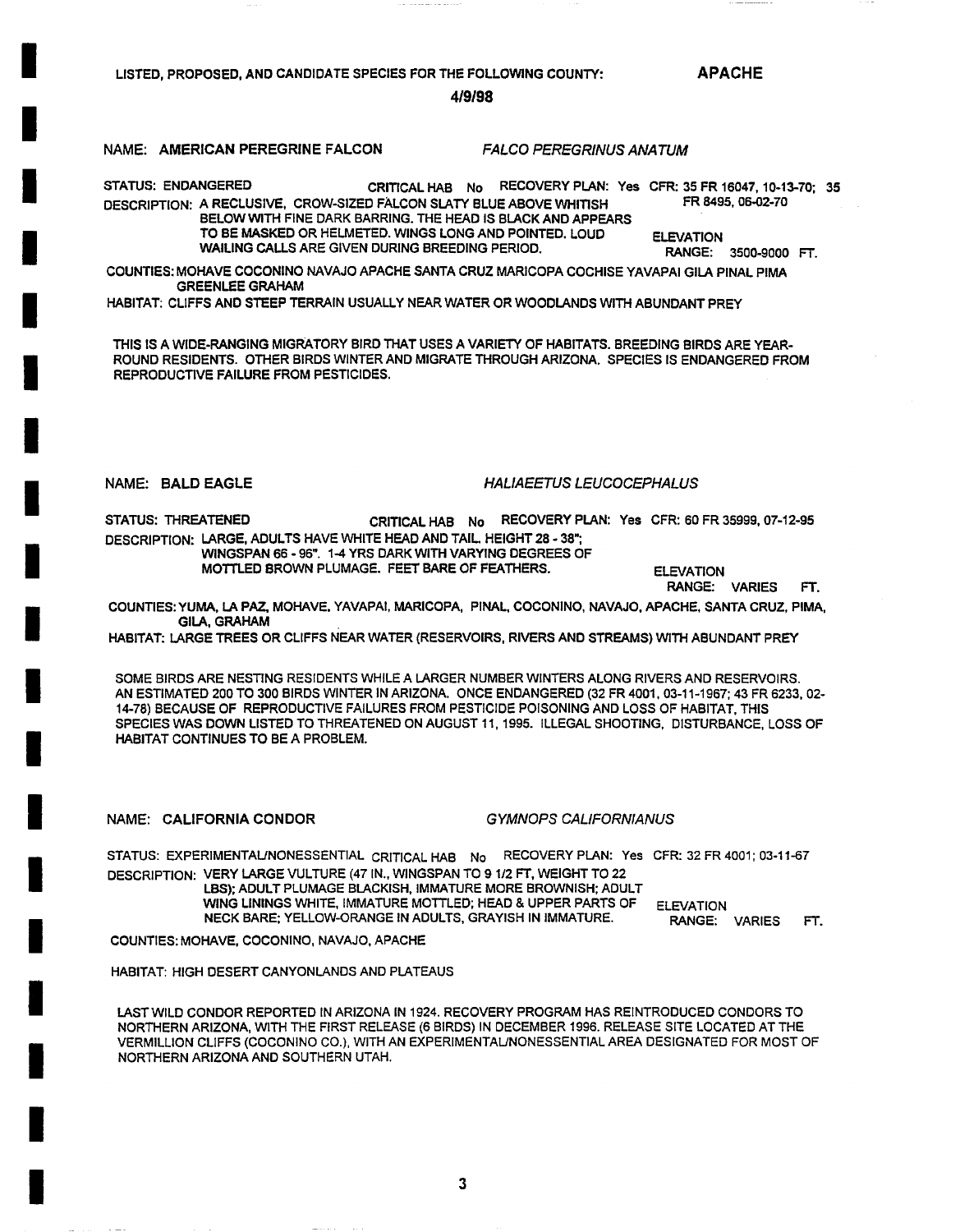**APACHE** 

**I** 

**i** 

**I** 

**I** 

**I** 

**I** 

**I** 

**I** 

**I** 

**I** 

**I** 

**I** 

**I** 

**I** 

**I** 

**I** 

**I** 

**I** 

**I** 

**4/9198** 

#### **NAME: MEXICAN SPOTTED OWL** *STRIX OCCIDENTALIS LUCIDA*

STATUS: THREATENED CRITICAL HAB No RECOVERY PLAN: Yes CFR: 56 FR 14678, 04-11-91 DESCRIPTION: MEDIUM SIZED WITH DARK EYES AND NO EAR TUFTS. BROWNISH AND HEAVILY SPOTTED WITH WHITE OR BEIGE.

> ELEVATION RANGE: 4100-9000 FT.

COUNTIES: MOHAVE, COCONINO, NAVAJO, APACHE, YAVAPAI, GRAHAM, GREENLEE, COCHISE, SANTA CRUZ, PIMA, PINAL, GILA, MARICOPA

HABITAT: NESTS IN CANYONS AND DENSE FORESTS WITH MULTI-LAYERED FOLIAGE STRUCTURE

GENERALLY NESTS IN OLDER FORESTS OF MIXED CONIFER OR PONDERSA PINE/GAMBEL OAK TYPE. IN CANYONS, AND USE VARIETY OF HABITATS FOR FORAGING. SITES WITH COOL MICROCLIMATES APPEAR TO BE OF IMPORTANCE OR ARE PREFERED.

### NAME: SOUTHWESTERN WILLOW FLYCATCHER *EMP/DONAX TRAILLII EXTIMUS*

STATUS: ENDANGERED CRITICAL HAB Yes RECOVERY PLAN: No CFR: 60 FR 10694, 02-27°95 DESCRIPTION: SMALL PASSERINE (ABOUT 6") GRAYISH-GREEN BACK AND WINGS, WHITISH THROAT, LIGHT OLIVE-GRAY BREAST AND PALE YELLOWISH BELLY. TWO WINGBARS VISIBLE. EYE-RING FAINT OR ABSENT. ELEVATION

**RANGE:** <8500 FT.

COUNTIES:YAVAPAI, GILA, MARICOPA, MOHAVE, CGCONINO, NAVAJO, APACHE, PINAL, LA PAZ, GREENLEE, GRAHAM, YUMA, PIMA, COCHISE, SANTA CRUZ

HABITAT: COTTONWOOD/WILLOW & TAMARISK VEGETATION COMMUNITIES ALONG RIVERS & STREAMS

MIGRATORY RIPARIAN OBLIGATE SPECIES THAT OCCUPIES BREEDING HABITAT FROM LATE APRIL TO SEPTEMBER. DISTRIBUTION WITHIN ITS RANGE IS RESTRICTED TO RIPARIAN CORRIDORS. DIFFICULT TO DISTINGUISH FROM OTHER MEMBERS OF THE EMPIDONAX COMPLEX BY SIGHT ALONE. TRAINING SEMINAR REQUIRED FOR THOSE CONDUCTING FLYCATCHER SURVEYS. CRITICAL HABITAT ON PORTIONS OF THE 100-YEAR FLOODPLAIN ON SAN PEDRO AND VERDE RIVERS; WET BEAVER AND WEST CLEAR CREEKS, INCLUDING TAVASCI MARSH AND ISTER FLAT; THE COLORADO RIVER, THE LITTLE COLORADO RIVER, AND THE WEST, EAST, AND SOUTH FORKS OF THE LITTLE COLORADO RIVER, REFERENCE 60 CFR:62 FR 39129, 7/22/97.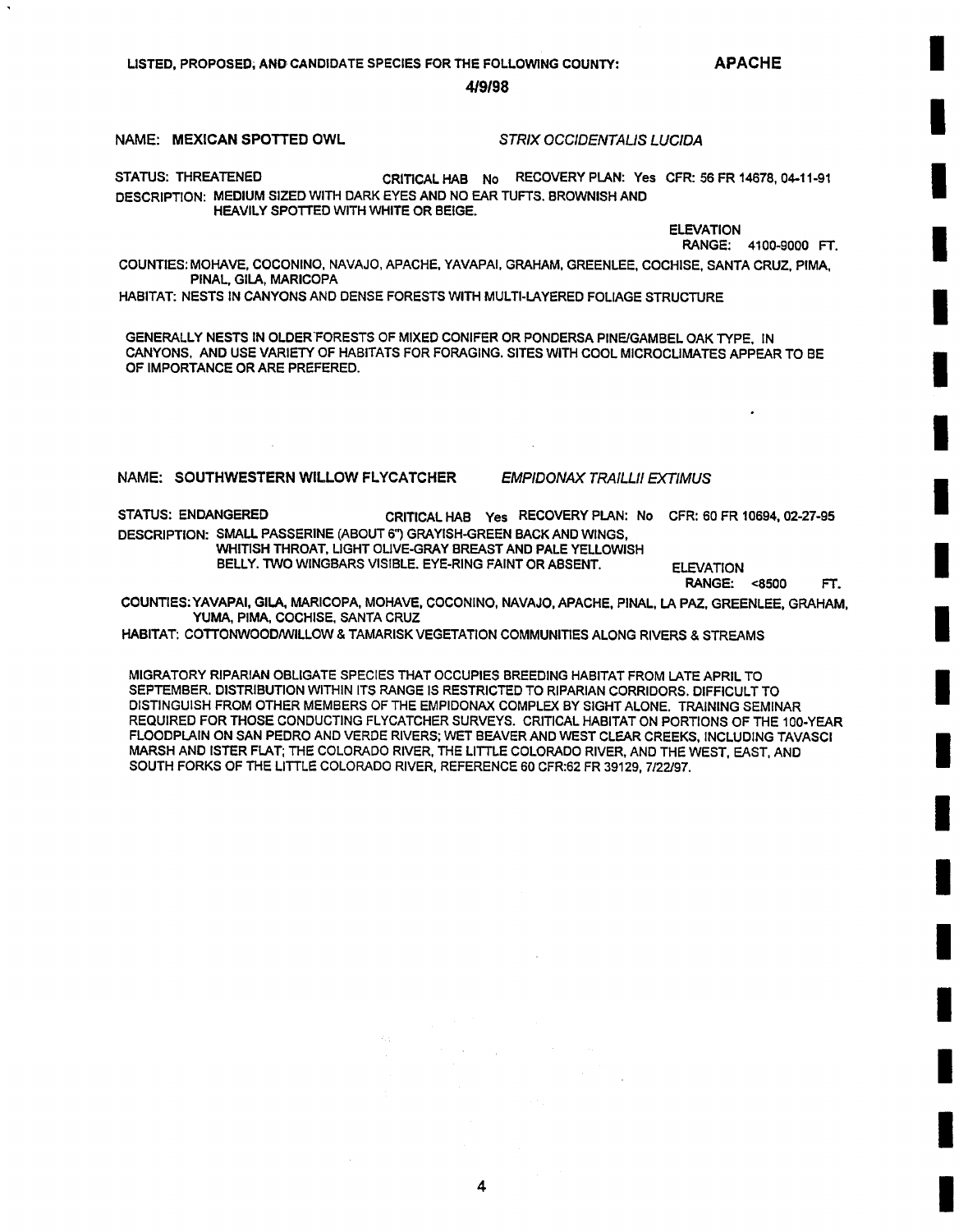APACHE

419/98

## PROPOSED TOTAL= 1

I

I

I

I

I

I

I

i

I

I

I

I

I

I

I

!

I

I

I

NAME: BLUMER'S DOCK(CHIRICAHUA) *RUMEX ORTHONEURUS* 

STATUS: PROPOSED CRITICAL HAB No RECOVERY PLAN: No CFR: DESCRIPTION: LARGE LONG-LIVED PERENNIAL PLANT IN THE BUCKWHEAT FAMILY THAT CAN REACH 1.2-2.0 METERS. LARGE BROAD, OVAL SEMI-SUCCULENT LEAVES ARE BRIGHT GREEN. CONSPICOUS SECONDARY VEINS AT RIGHT ANGLES TO THE MIDVEIN ELEVATION

RANGE: 6500-9000 FT.

COUNTIES:APACHE, COCHISE, GILA, GRAHAM, NAVAJO

HABITAT: MID TO HIGH ELEVATION SPRINGS, STREAMS, & WETLANDS WITH MOIST ORGANIC SOILS OR SHADED CANYONS

SPECIES FOUND IN CHIRICAHUA, PINALENO, HUACHUCA, SIERRA ANCHA, AND WHITE MOUNTAINS. SPECIES ALSO FOUND IN WESTERN AND NORTHERN NEW MEXICO.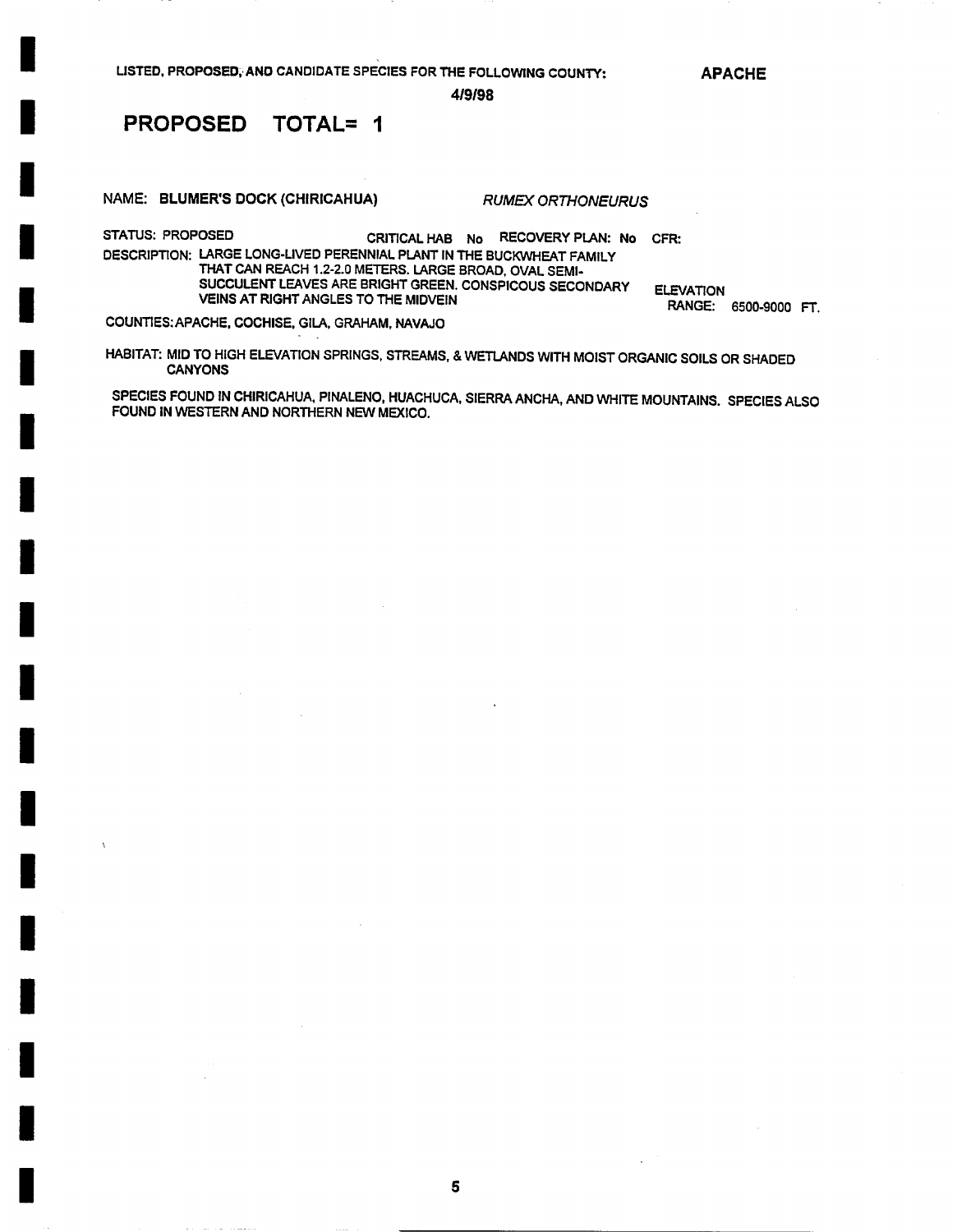APACHE

I

I

I

I

I

I

I

I

I

**!** 

I

I

I

I

I

I

I

I

I

419198

CANDIDATE TOTAL= 1



NAME: CHIRICAHUA LEOPARD FROG

*RANA CHIRICAHUENSIS* 

STATUS: CANDIDATE CRITICAL HAB No RECOVERY PLAN: No CFR: DESCRIPTION: CREAM COLORED TUBERCULES (spots) ON A DARK BACKGROUND ON THE REAR OF THE THIGH, DORSOLATERAL FOLDS THAT ARE INTERRUPTED AND DEFLECTED MEDIALLY, AND A CALL GIVEN OUT OF ELEVATION WATER DISTINGUISH THIS SPOTTED FROG FROM OTHER LEOPRD

RANGE: 3000-8300 FT.

COUNTIES: SANTA CRUZ, APACHE, GILA, PIMA, COCHISE, GREENLEE, GRAHAM, YAVAPAI, COCONINO, NAVAJO

HABITAT: STREAMS, RIVERS, BACKWATERS, PONDS, AND STOCK TANKS THAT ARE FREE FROM INTRODUCED FISH AND BULLFROGS

REQUIRE PERMANENT OR NEARLY PERMANENT WATER SOURCES. POPULATIONS NORTH OF THE GILA RIVER ARE THOUGHT TO BE CLOSELY-RELATED, BUT DISTINCT, UNDESCRIBED SPECIES.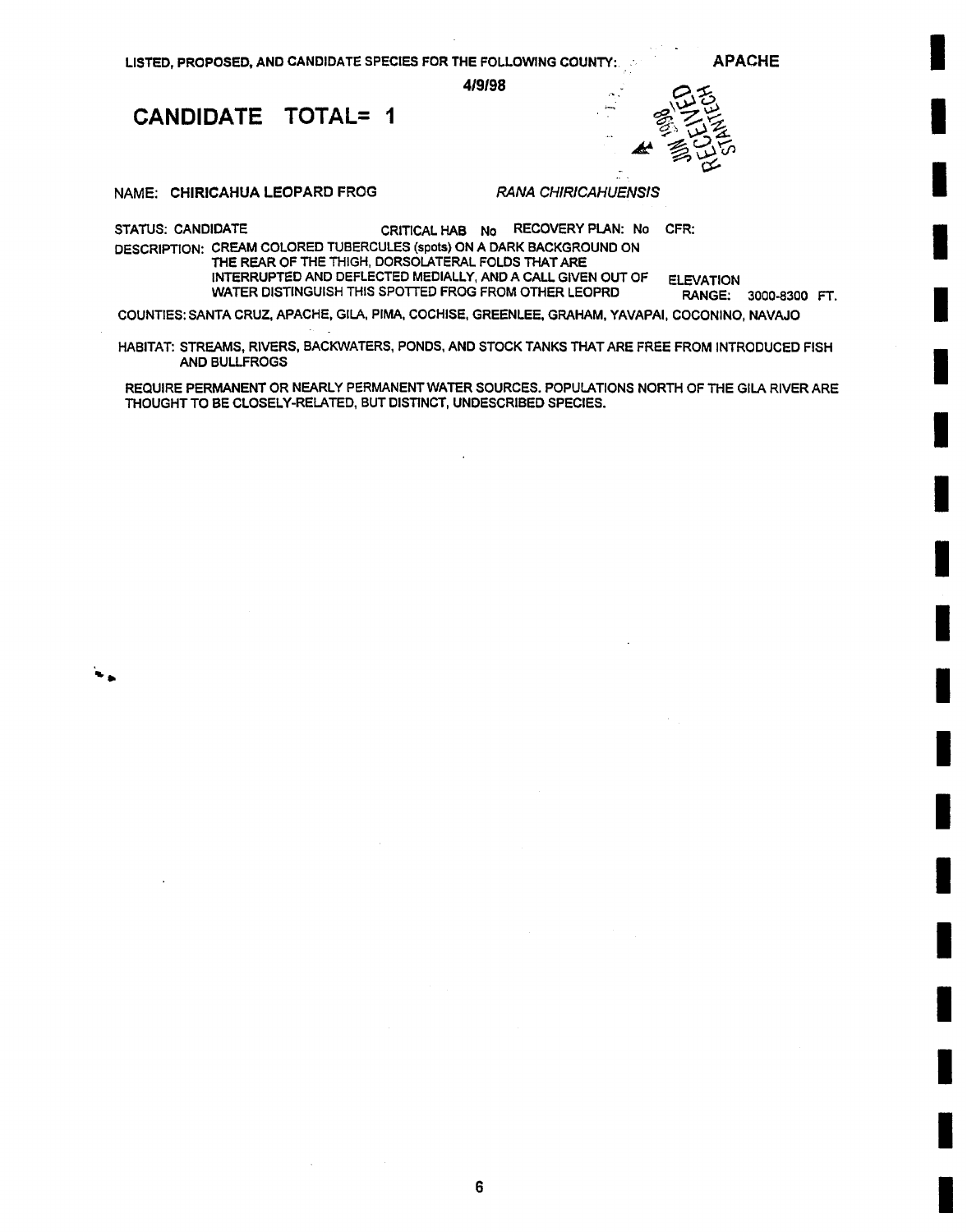

Jane Dee Hull *Commissioners:*  **Chairman, Michael M. Golightly, Flagstaff**  Herb Guenther. **Tacna**  M. Jean Hassell, Scottsdale Dennis D. Manning. Alpine

*Governor* 

*Director*  Duane L. Shroufe *Deputy Director*  Thomas W. **Spalding** 

# **GAME & FISH DEPARTMENT**

2221 West Greenway Road, Phoenix, Arizona 85823299 (602) 942-3000 HC 66 Box 57201, Pinetop, Arizona 85977/6200 367-4281

~-= **.** 

"LT,'] '" 'J '~

July 7, 1998

**I** 

**I** 

**I** 

**I** 

**I** 

**I** 

**I** 

**I** 

**I** 

**I** 

**I** 

**I** 

**I** 

**I** 

**I** 

**I** 

Robert Larkin Manager, Environmental Planning and Archaeology Stantech Consulting Inc. 7776 Pointe Parkway W. Suite 290 Phoenix, AZ 85044

Re: St. Johns Industrial Air Park Airport Master Plan

Dear Mr. Larkin:

The Arizona Game and Fish Department (Department) has received your letter dated 19 June, 1998 regarding the St. Johns Industrial Air Park Air Port Master Plan. While we appreciate the initial contact made by your firm, we feel that there was insufficient detail included in the packet for our Department to provide an adequate review of the project. According to the letter, the NEPA process will be initiated for proposed improvements to the airport. The Department would like to be placed on the mailing list for this project so that we may participate fully in the NEPA process, and provide adequate review of possible impacts to wildlife in the area.

The Department's Heritage Data Management System has been accessed and current records show that the special status species listed below have been documented as occurring in the project vicinity.

| <b>COMMON NAME</b>     | <b>SCIENTIFIC NAME</b> | <b>STATUS</b> |
|------------------------|------------------------|---------------|
| Little Colorado        | Lepidomeda vittata     | LT, WC, S     |
| spinedace              |                        |               |
| Little Colorado sucker | <i>Catostomus</i> sp.  | <b>WC</b>     |

### **STATUS DEFINITIONS**

LT - **Listed Threatened.** Species identified by the U.S. Fish and Wildlife Service (USFWS) under the Endangered Species Act (ESA) as being in imminent jeopardy of becoming Endangered.

**WC - Wildlife of Special Concern in Arizona.** Species whose